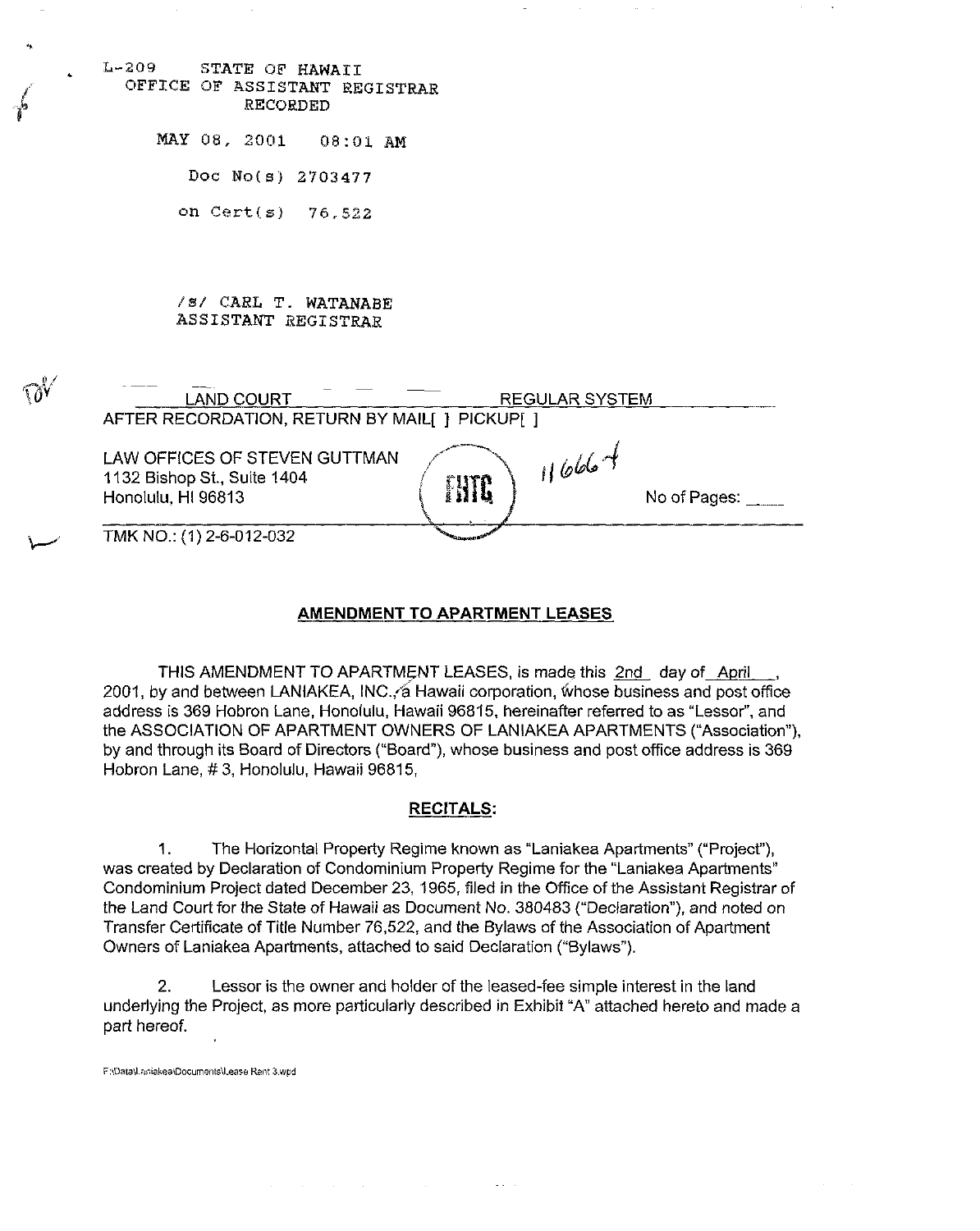3. The Project contains twenty-eight (28) leasehold apartment units (singularly an "Apartment" and collectively the "Apartments"). Lessor entered into a total of twenty-eight (28) individual apartment leases (singularly an "Apartment Lease" and collectively the "Apartment Leases"), the apartment numbers and document numbers of which are as listed in Exhibit "B" attached hereto.

4. The Apartment Leases have a term of fifty-five (55) years. The Apartment Leases will terminate on March 31, 2021.

5. Each Apartment Lease provides that the annual ground rental for the land underlying the Project for the period commencing April 1,2001 and ending on March 31,2021, shall be such sum as shall be mutually agreed upon between the Association, as agent for the' lessees of the Apartments, and the Lessor.

6. The individual Apartment Leases further provide that each Apartment lessee's share of such ground rent shall be that percent of the total ground rent applicable to the specific Apartment.

7. The Association, through the Board, in accordance with the terms of the Apartment Leases, the Declaration and Bylaws, and at a meeting duly called and held on March 6, 2001, accepted the Lessor's proposed annual ground lease rent of \$42,000.00 for the rental period of April 1, 2001 through and including March 31, 2006.

8. The annual ground rent of \$42,000.00 shall be allocated to each Apartment as follows: \$125.00 per month or \$1 ,500.00 per year for each Apartment, as set forth in Exhibit "B" attached hereto and as also stated above.

9. The Association and the Lessor have further agreed that for the period commencing April 1, 2006 through and including March 31, 2011, the ground rent shall be adjusted every two (2) years, commencing on April 1, 2006 (i.e. April 1, 2006, 2008 and 2010), based on the change in the Consumer Price Index for Honolulu, Hawaii.

10. Ralph Foulger, Vice-President, and Gail P. Pacheco, Secretary of the Board are authorized, pursuant to Article VI, Section 1 of the By-Laws, to execute this Amendment to Apartment Leases.

11. Leases. The Lessor and the Association have approved this Amendment to Apartment

NOW THEREFORE, the parties hereto agree to the following:

1. Subparagraph (c) of each of the Apartment Leases is amended to provide that the annual ground lease rent for the Project for the period of April 1, 2001 to and including March 31, 2006, shall be \$42,000.00, and each Apartment lessee in the Project shall pay onetwenty-eighth (1/28th) of said amount. The annual ground lease rent allocated to each Apartment for said period is \$1,500.00, as more particularly set forth in Exhibit "B" attached hereto.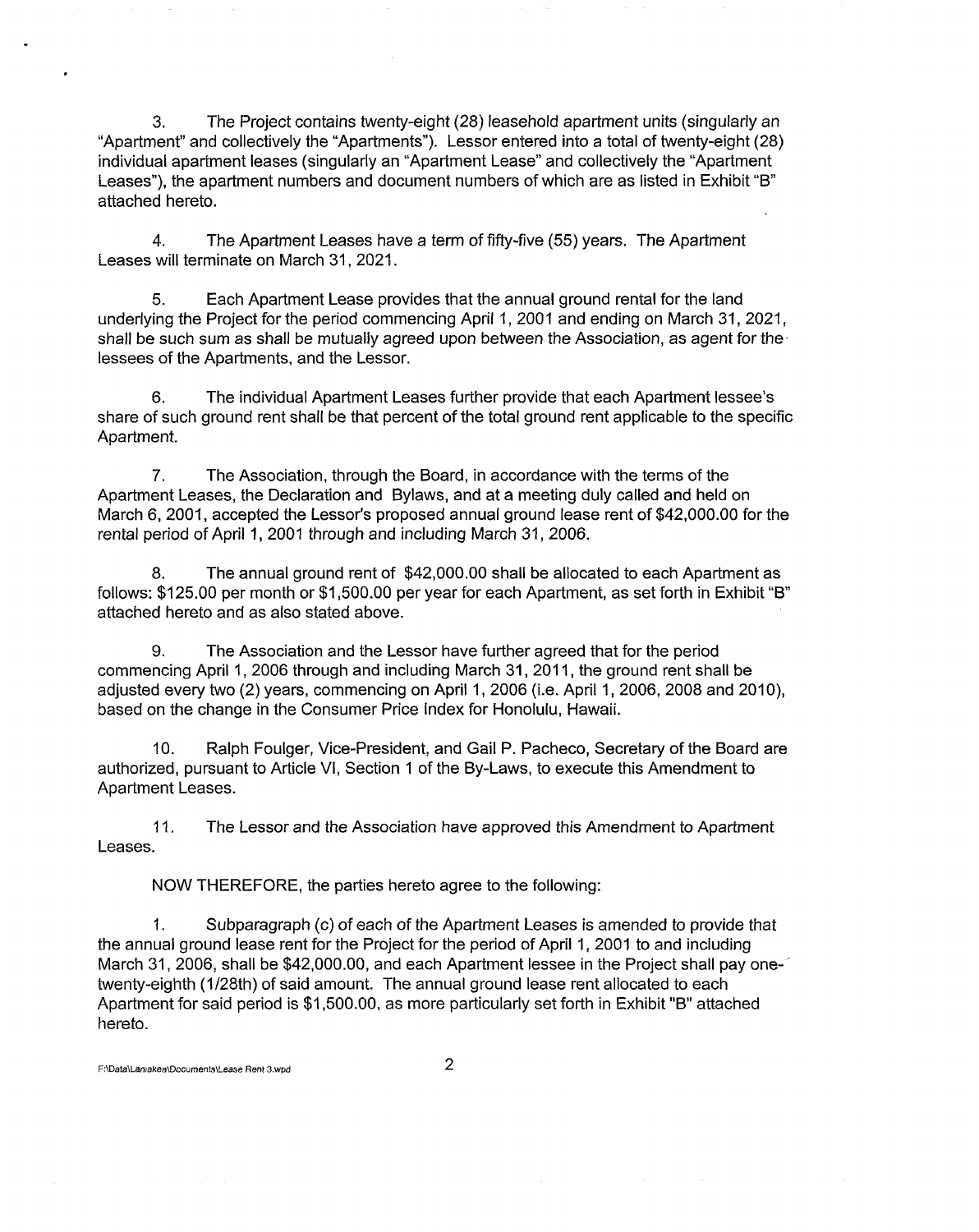2. Each Apartment lessee shall pay the ground lease rent in equal monthly payments of \$125.00.

3. Subparagraph (c) of each of the Apartment Leases is further amended to provide that ground rent for the period commencing April 1,2006 through and including March 31, 2011, shall be increased every two (2) years, commencing on April 1, 2006 (Le. April 1, 2006, 2008 and 2010), to the lower of:

- a. Four percent (4%) per year over the previous ground rent; or
- b. The percentage increase, if any, in the Consumer Price Index for all Urban Consumers, Honolulu, Hawaii (1982-84 = 100), all items, as adjusted for seasonal variations (the "CPI Adjustment"), published by the Bureau of Labor Statistics of the United States Department of Labor (the "Index"). The increased rent based on the CPI Adjustment shall be determined as follows.

### CONSUMER PRICE INDEX RENTAL ADJUSTMENT PROVISION FOR THE YEAR 2006

- (1) As promptly as practicable subsequent to January 1,2006, obtain the CPI Adjustment for January 2006.
- (2) The CPI Adjustment for January 2006 shall be divided by the arithmetic average of the semi-annual Indexes for January and July 2001 (the year 2001 is hereinafter referred to as the "Commencement Date").
- (3) The quotient resulting from the division described in subparagraph (2) (carried to four (4) decimal places) shall be multiplied by the then annual ground rent of \$42,000.00.
- (4) Any additional rent payable by reason of the above computation for periods in which the semi-annual rent shall have been paid shall be due and payable by the Apartment lessees within thirty (30) days of notification of such increase.

# CONSUMER PRICE INDEX RENTAL ADJUSTMENT PROVISION FOR THE YEARS FOLLOWING 2006

- (5) As promptly as practicable subsequent to January 1 of each year in which there may be a CPI Adjustment, obtain the CPI Adjustment for January of said year.
- (6) The CPI Adjustment for said year, as determined in accordance with subparagraph (5) above shall be divided by the arithmetic

F:lDatalLaniakealDocumentsllease Rent 3.wpd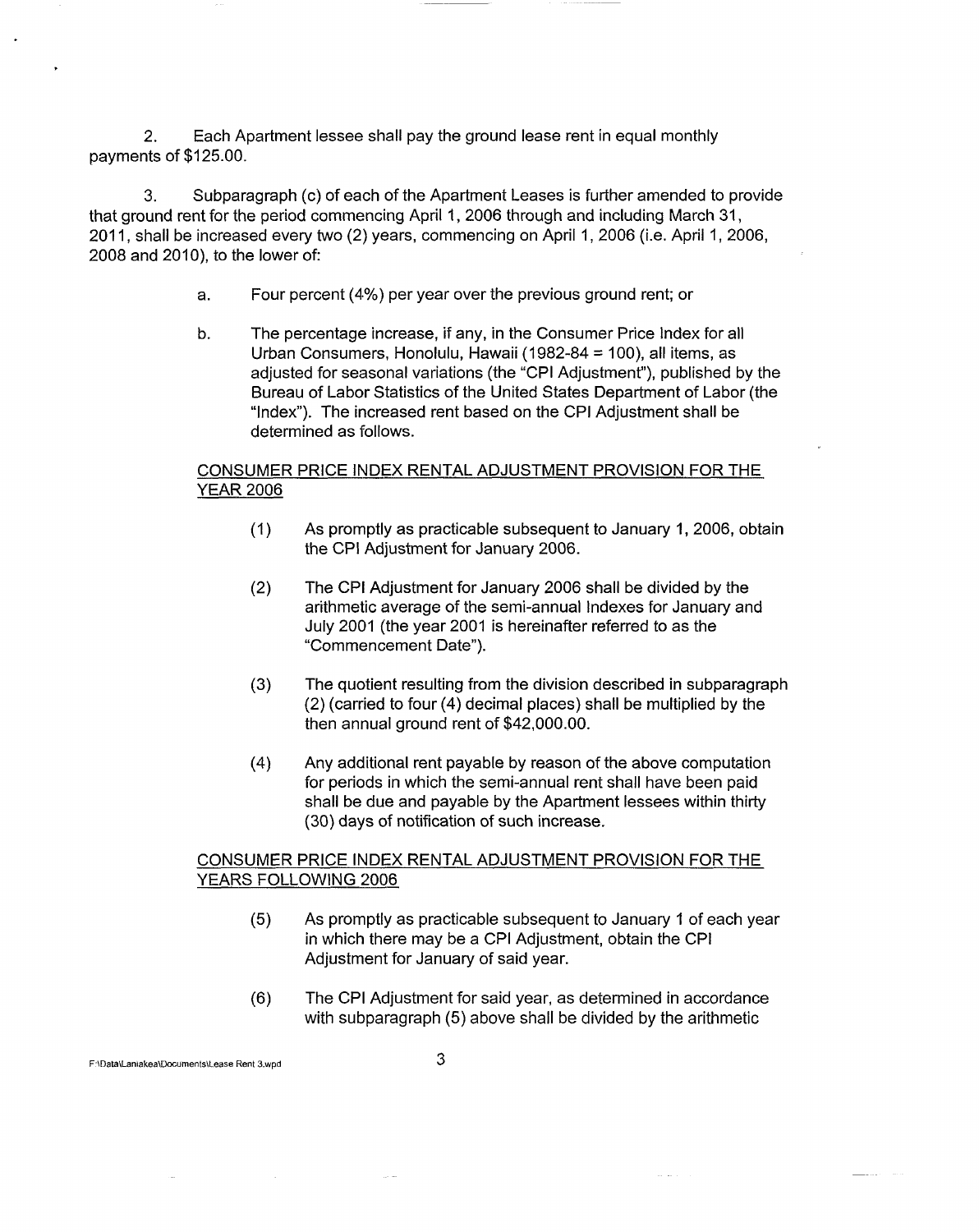average of the semi-annual Indexes from January and July of the second preceding year.

- (7) The quotient resulting from the division described in subparagraph (6) (carried to four (4) decimal places) shall be multiplied by the annual ground rent for the immediately preceding year.
- (8) Any additional rent payable by reason of the above computation for periods in which the semi-annual rent shall have been paid shall be due and payable by the Apartment lessees within thirty (30) days of notification of such increase.

Example. The following is an example of the computation of annual ground rent for the period beginning April 1, 2006, applying the procedures described above:

- (A) Assume that 144.5 is the CPI Adjustment for January 2006.
- (B) Assume that 113.4 is the arithmetic average of the semiannual Indexes for the semi-annual Indexes from January and July of the calendar year in which the Commencement Date occurs. [e.g. Assuming a Commencement Date of April 1, 2001, January 2001 and July 2001.]
- (C) Assume the Annual Rent of \$42,000.00 for April 1, 2005.
- (D) The Annual Rent for the beginning April 1, 2006 would be \$53,518.52 computed as follows:  $144.5/113.4 = 1.2743 x$  $$42,000.00 = $53,518.52$ .
- (E) The annual ground rent for the period beginning April 1, 2008 would be \$57,923.34 computed as follows [e.g. Assuming the CPI Adjustment for January 2008 is 157.8 and an average of the semi-annual Indexes for 2006 of 145.8.]: 157.8/145.8 = 1.0823 x \$53,518.52 = \$57,923.34.
- (9) In the event any installment of the rent, for the period for which the adjusted ground rent is being calculated, shall have been paid prior to the computation as provided for herein, any additional rent payable by the Apartment lessees shall be paid within thirty (30) days of notification of such increase.
- (10) In no event shall the annual ground rent be less than the annual ground rent for the immediately preceding annual period.
- $(11)$ Within a reasonable time after obtaining the appropriate Index

F:\Data\lamakea\Documents\lease Rent 3.wpd

للصحائص والمستعادة والمنادية

4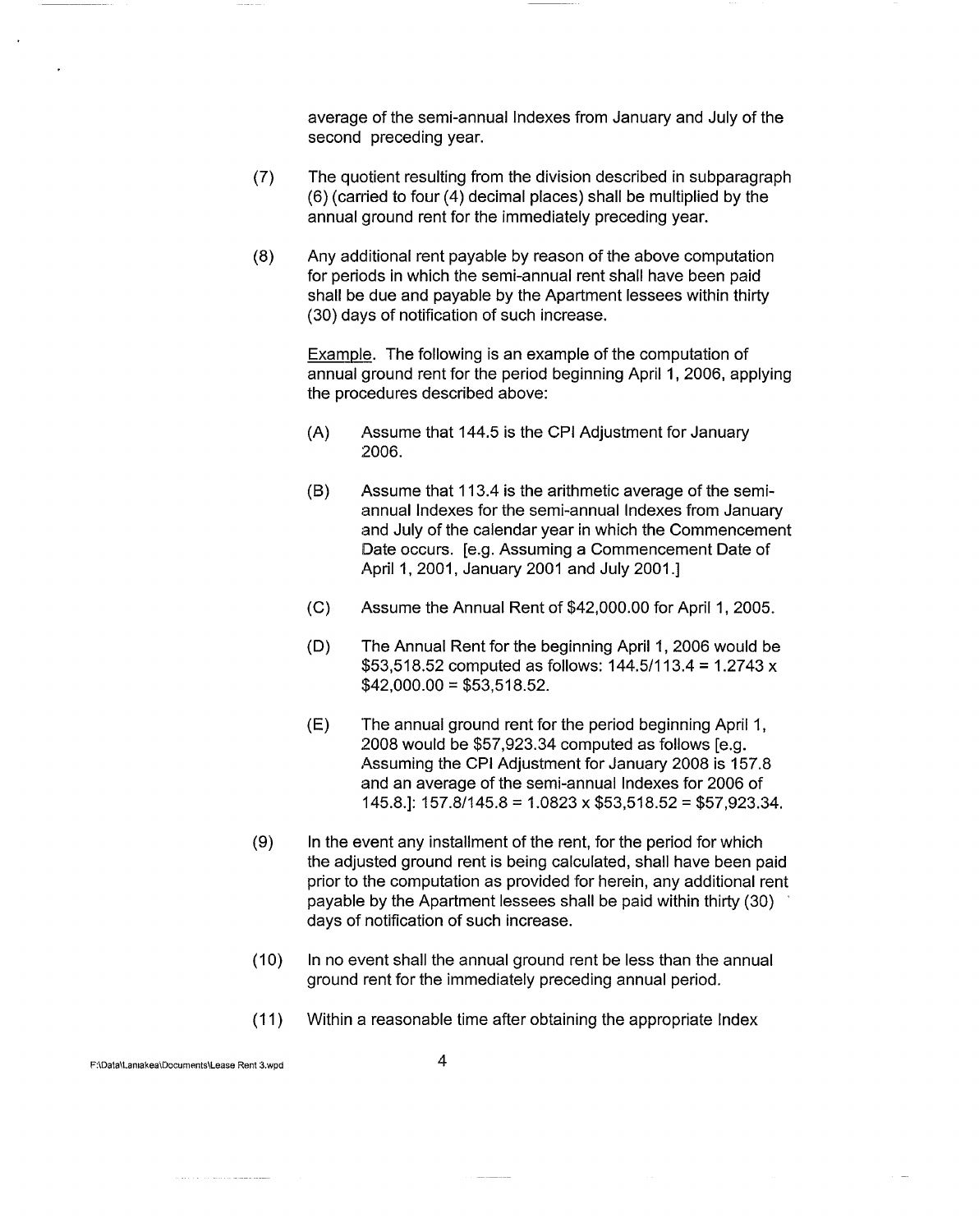data necessary to compute the increased annual ground rent, Lessor shall give the Apartment lessees, through the Association, written notice of the amount thereof together with the calculations used to determine said amount, and Lessor's computation shall be conclusive and binding but shall not preclude any adjustment which may be required in the event of a published amendment of the Index data upon which the computation was based, or an error in Lessor's computation, provided that the Apartment lessees shall, within thirty (30) days after receipt of such notice of increase, notify Lessor of any claimed error or dispute therein. Any unresolved dispute between the parties shall be determined by arbitration. Until any increase in the annual ground rent is determined, the Apartment lessees shall pay the same annual ground rent as the previous year. When the properly adjusted annual ground rent has been determined, and the Apartment lessees are notified, the adjusted annual ground rent as so determined shall be due and payable to Lessor, retroactive to the beginning of the period for which such rent adjustment is made and any deficiency resulting from such rent adjustment shall be payable within thirty (30) days after the giving of such notice to the Apartment lessees.

- (12) In the event of an unresolved dispute as to the computation of the CPI Adjustment requiring arbitration, the matter shall be settled by arbitration in the following manner.
	- (A) The question as to the determination of the adjusted annual ground rent shall be submitted to and determined by a single arbitrator appointed in accordance with the Commercial Arbitration Rules, Expedited Procedures, of the American Arbitration Association and Chapter 658 of the Hawaii Revised Statutes, as amended. The arbitrator shall be an individual of substantial experience with respect to commercial property in Hawaii.
	- (8) In the interest of an expedited and inexpensive arbitration process, the arbitrator shall do the minimum necessary in order to reach a satisfactory decision. The situs for said arbitration shall be Honolulu, Hawaii. Any award rendered by the arbitrator shall be binding and conclusive upon the parties. Judgment upon the award rendered by the arbitrator may be entered in the First Circuit Court of the State of Hawaii as provided by statute and judgment shall not be subject to appeal. Each party shall bear one-half (1/2) of the cost of the arbitrator's fees and all of their respective attorneys' and witnesses' fees.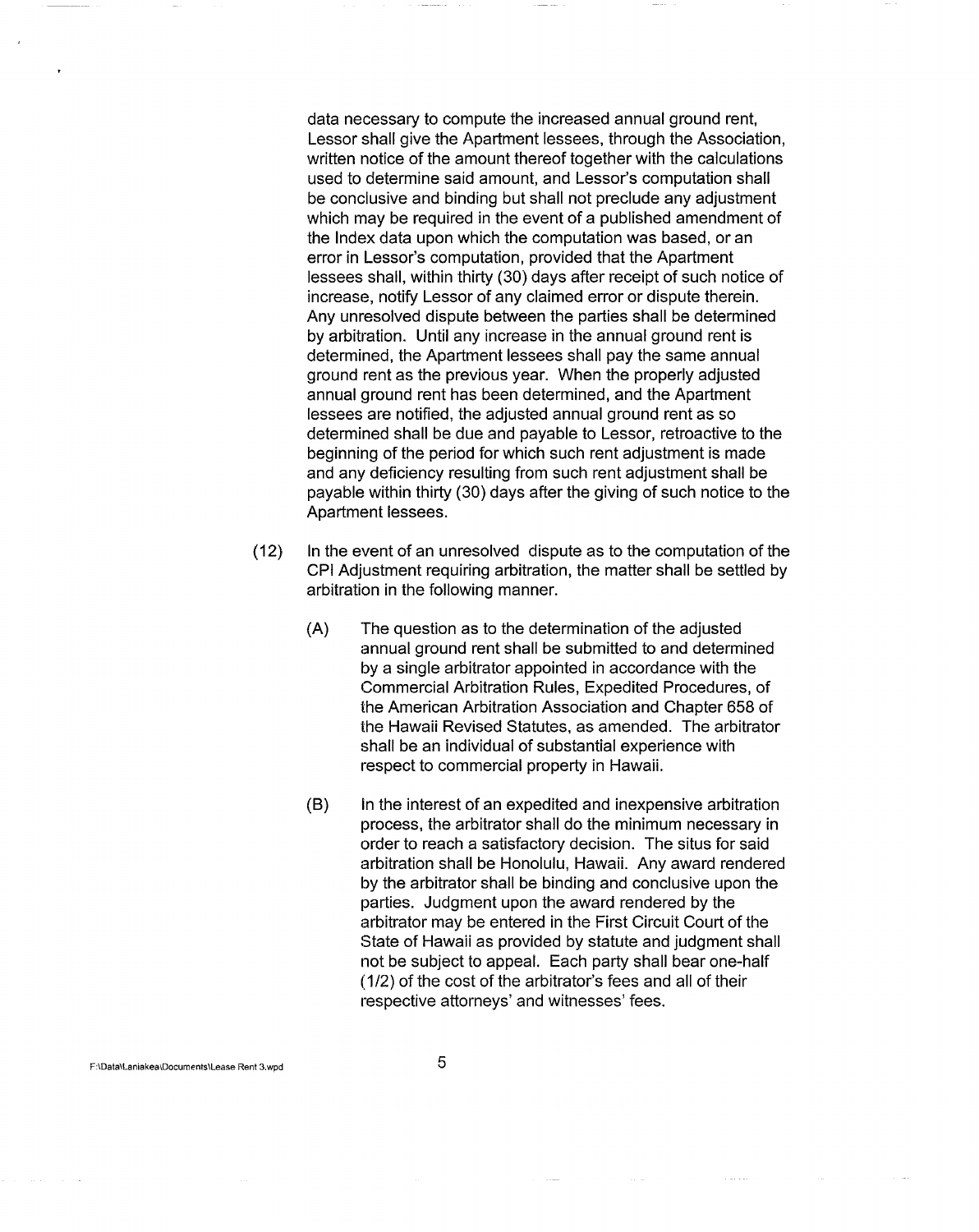(13) If publication of the Consumer Price Index, as described above, shall be discontinued, Lessor shall select comparable statistics computed and published by an agency of the United States, by a responsible financial periodical or by a recognized authority. In the event of use of comparable statistics in place of the Consumer Price Index, revisions shall be made in the method of computation herein provided as the circumstances may require to carry out the intent of this section.

4. The Association and Lessor have further agreed that for the period commencing April 1, 2011 through and including March 31, 2021, the ground rent shall be adjusted to an amount, to be determined by mutual agreement between the Lessor and the Apartment lessees or by three impartial appraisers, as the case may be, all as more particularly provided for in subparagraph (c) of each of the Apartment Leases.

5. The Association and the Lessor hereto acknowledge that the terms of this Amendment have been read, that its provisions are fully understood, that it has been approved by each of them respectively and that the same has been fully signed by them as their free act, and shall be binding upon all parties upon execution, and that each of the undersigned parties acknowledges that it has the requisite authority to enter into this Amendment.

6. Except as expressly modified hereby, the terms and conditions of the Apartment Leases are incorporated herein by this reference and each Apartment lessee shall remain bound by the terms and conditions of his or her respective Apartment Lease, as modified herein. If there shall be any conflict between the provisions of this Amendment and the provisions of the Apartment Leases, the provisions of this Amendment shall control with respect to the determination of the amount of ground lease rent due under the Apartment Leases for the period of April 1,2001 through March 31,2011; provided, however, that the terms of the Apartment Leases shall control with respect to all other issues which may arise between Lessor and the Apartment lessees other than the determination of the amount of ground lease rent due under the Apartment Leases for the period of April 1, 2001 through March 31,2011.

7. This document may be filed in the Office of the Assistant Registrar of the Land Court of the State of Hawaii and noted on Transfer Certificate of Title No. 76,522, and also recorded in the Bureau of Conveyances of the State of Hawaii, as the case may be.

8. The parties hereto agree that this Amendment may be executed in counterparts, each of which shall be deemed an original, and said counterparts shall together constitute one and the same agreement, binding all of the parties hereto, notwithstanding all of the parties are not signatory to the original or the same counterparts. For all purposes, including, without limitation, recordation, filing and delivery of this instrument, duplicate unexecuted and unacknowledged pages of the counterparts may be discarded and the remaining pages assembled as one document.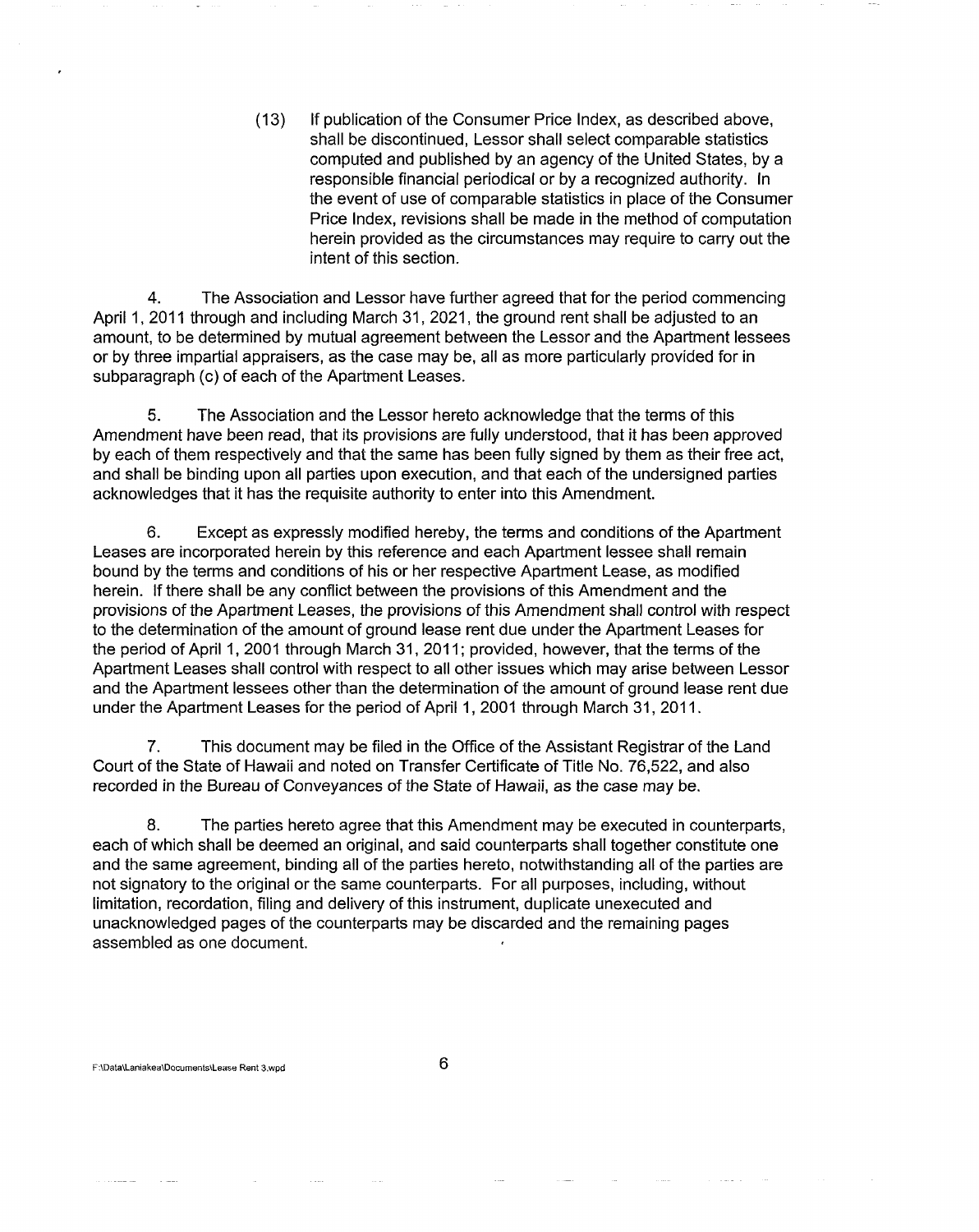IN WITNESS WHEREOF, the parties hereto have executed this statement as of the day and year first above written.

> LANIAKEA, INC., a Hawaii corporation

 $B<sub>1</sub>$ Its  $\eta$ 

"Lessor"

ASSOCIATION OF APARTMENT OWNERS OF **LANIAKEA APARTMENTS** 

By Ralph Fo ulger 'ol Its Vice-President

Pacheco  $B<sub>0</sub>$ Gail P. Pacheco

**Its Secretary** 

"Association"

F:\Data\Laniakea\Documents\Lease Rent3.wpd

 $\overline{\mathbf{r}}$ 

 $\overline{l}$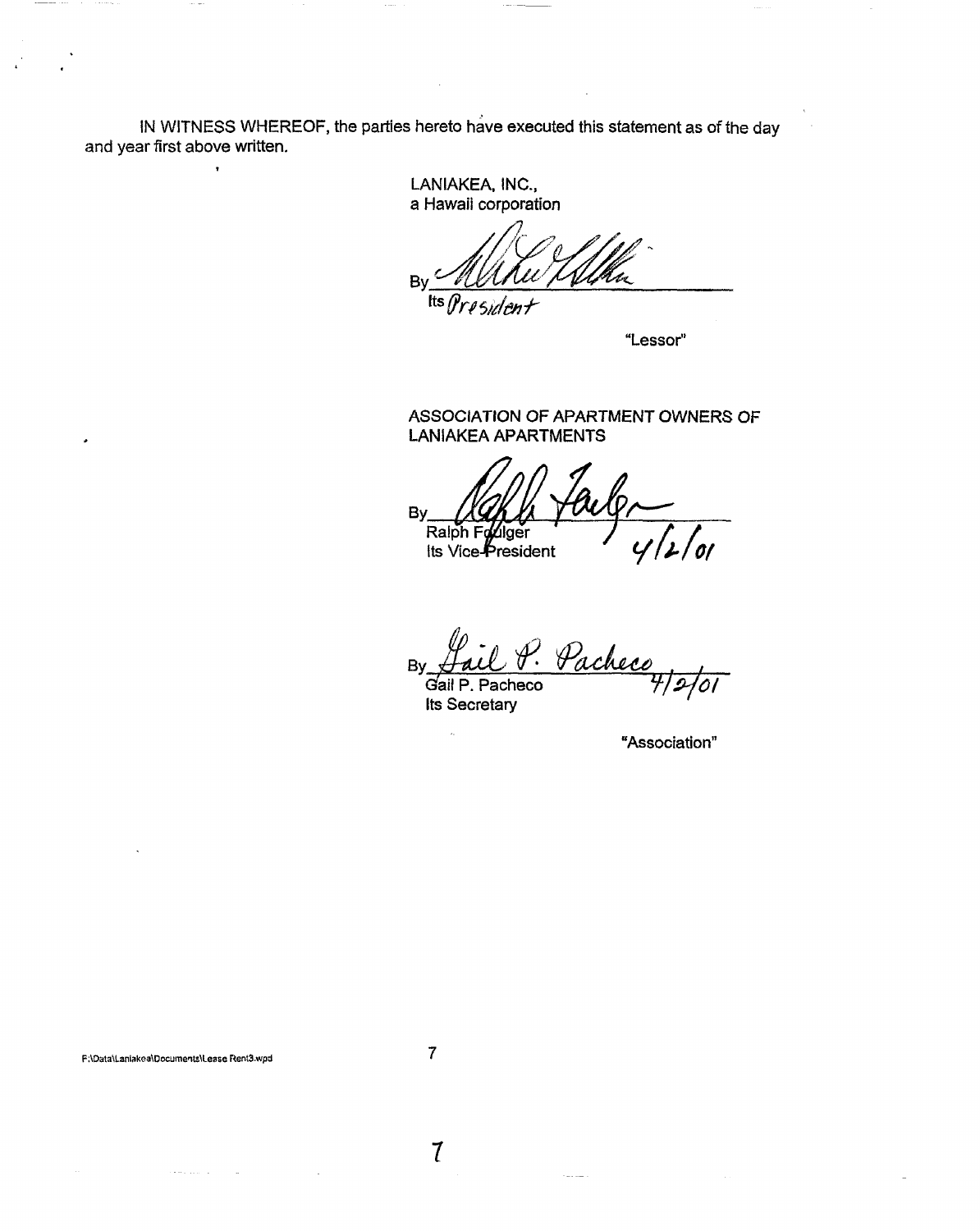STATE OF HAWAII (1999)

 $\int$  SS:

CITY AND COUNTY OF HONOLULU )

On this  $\angle$  day of  $A$ pri  $\prime$  , 2001, before me personally appeared *IN&ndilee. L. Adkins*  $\frac{1}{2}$  to me personally known, who being by me duly sworn or affirmed, did say that he/she is the  $PreSlden+$  of LANIAKEA, INC., a Hawaii

corporation. and that such person executed the foregoing instrument as the free act and deed of such person, and if applicable in the capacity shown, having been duly authorized to execute such instrument in such capacity.

Jul Curvul/UC<br>| Jui Curdenus<br>| Notary Public, State of Hawaii

 $L-S$ 

My commission expires:  $\frac{q_{23}}{100}$ 

 $F:\Delta$ Data\Laniakea\Documents\Lease Rent3,wpd 8

8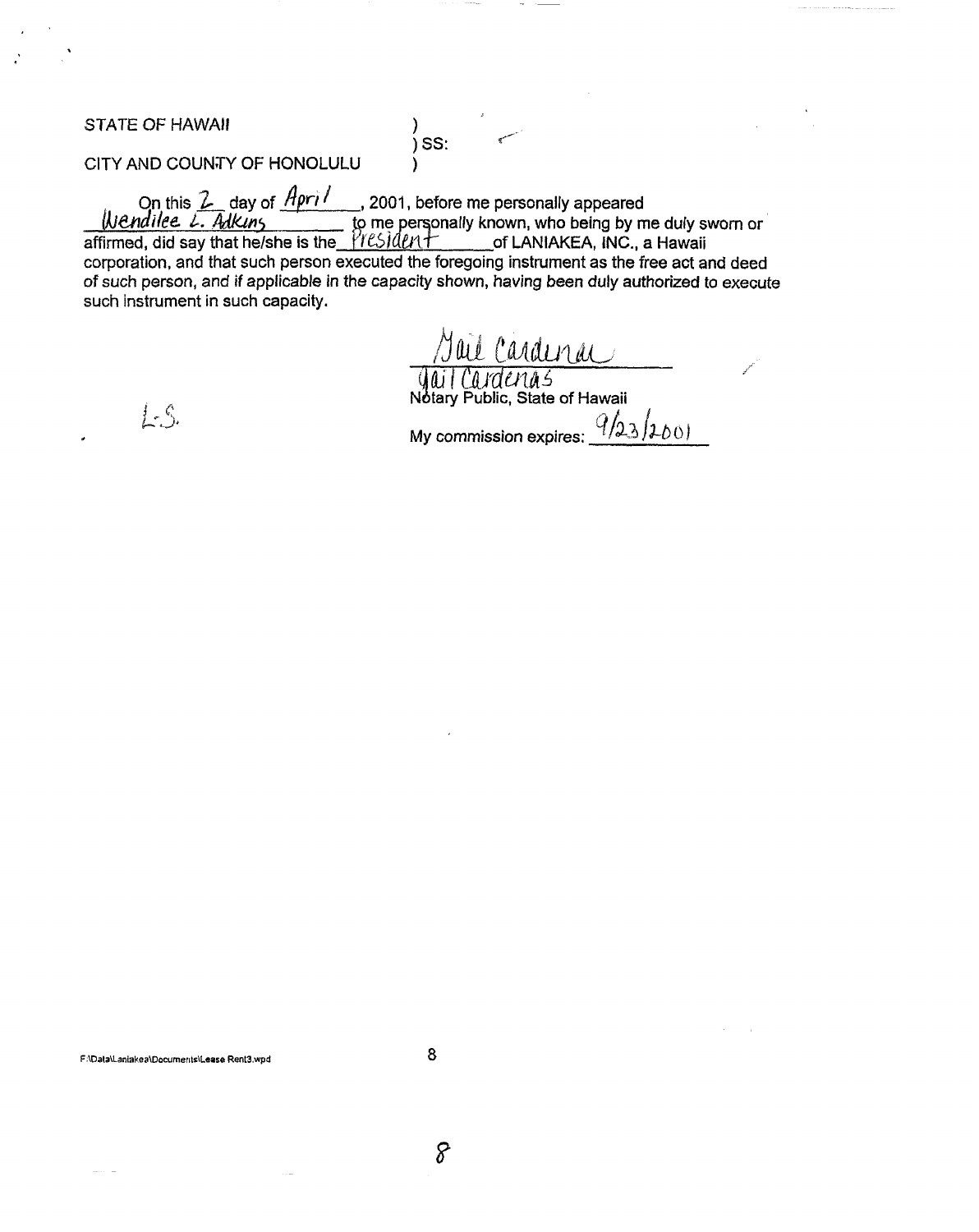STATE OF HAWAII (1999)

)SS:

# CITY AND COUNTY OF HONOLULU )

On this  $2^{\frac{nd}{n}}$  day of  $p(1)$ , 2001, before me personally appeared RALPH FOULGER and GAIL P. PACHECO, to me personally known, who being by me duly sworn or affirmed, did say that they are the Vice-President and Secretary, respectively, of the BOARD OF DIRECTORS OF THE ASSOCIATION OF APARTMENT OWNERS OF lANIAKEA APARTMENTS, and that said instrument was executed on behalf of said Association by authority of its Board of Directors, and said Officers, acknowledged that they executed said instrument as the free act and deed of the BOARD OF DIRECTORS OF THE ASSOCIATION OF APARTMENT OWNERS OF LANIAKEA APARTMENTS.

Cheric  $H.$  Vamane Notary Public, State of Hawaii My commission expires:

F:IDataILaniakealDocumenlslLease Renl3.wpd 9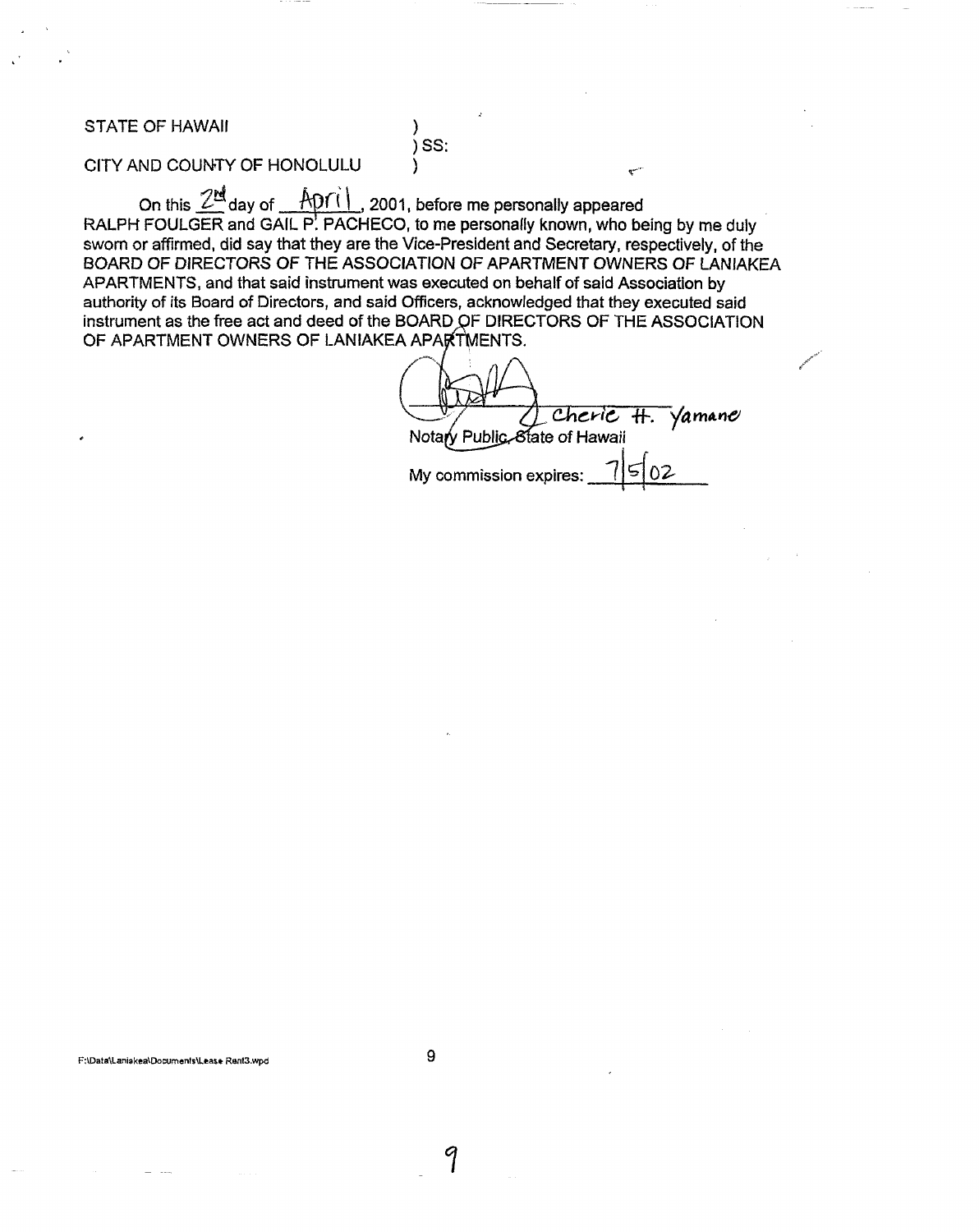### **EXHIBIT** "A"

All of that certain parcel of land situate at Kalia, Waikiki, Honolulu, City and County of Honolulu. State of Hawaii, described as follows:

 $\sqrt{\text{\textsterling }}$  118, area 13,116 square feet, more or less, as shown on Map 49, filed in the Office of the Assistant Registrar of the Land Court of the State of Hawaii with Land Court Application No. 852 of Bishop Trust Company, Limited, Trustee.

Being the land(s) described in Transfer Certificate of Title No. 76,522 issued to Laniakea, Inc., a Hawaii corporation.

[END OF EXHIBIT "A"]

F:\Data\Laniakea\Documents\Lease Renl3.wpd

Lep rises